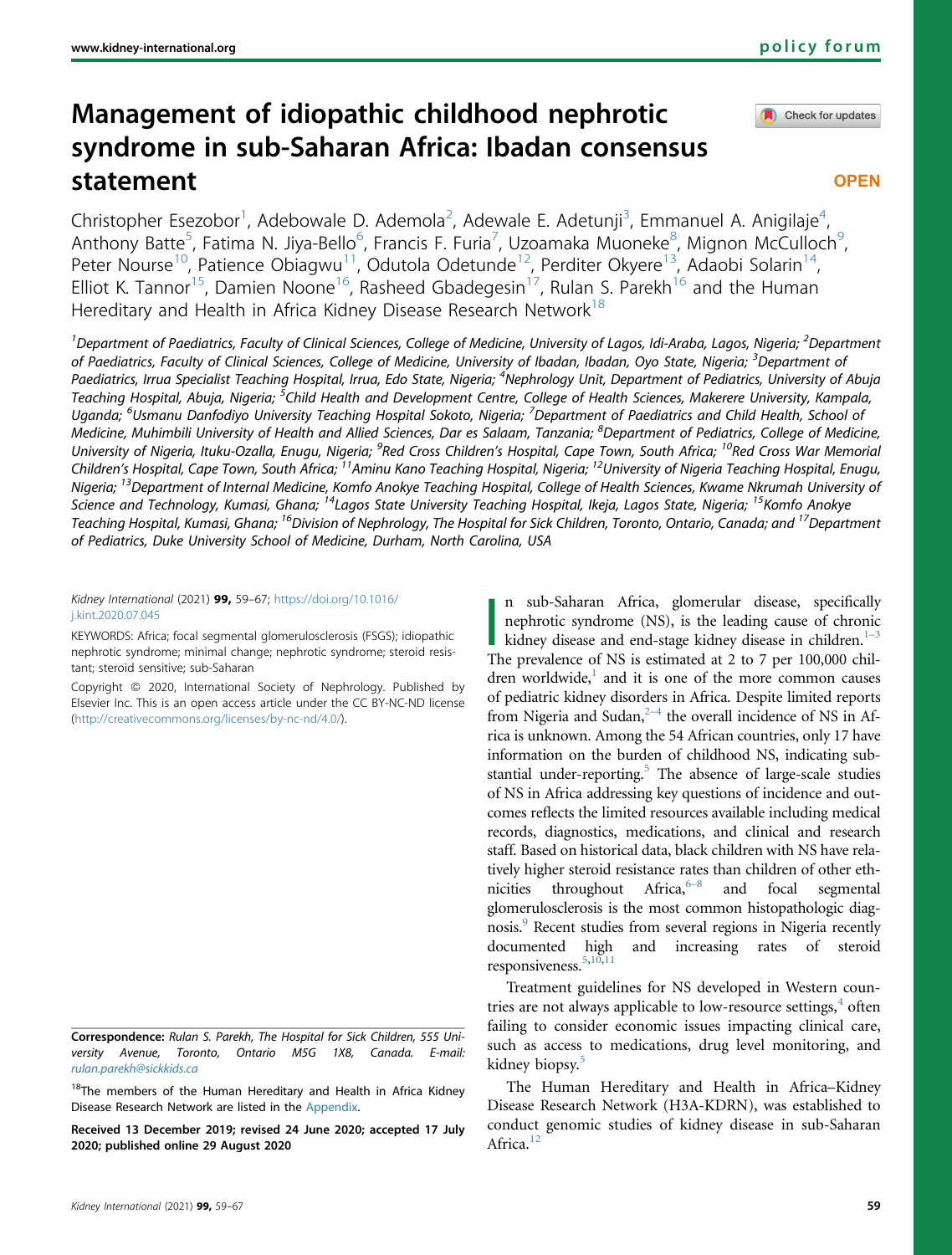<span id="page-1-0"></span>

|  |  |  |  |  |  |  |  |  |  | Table 1   Variability in clinical practice among 30 practicing nephrologists across sub-Saharan Africa |  |
|--|--|--|--|--|--|--|--|--|--|--------------------------------------------------------------------------------------------------------|--|
|--|--|--|--|--|--|--|--|--|--|--------------------------------------------------------------------------------------------------------|--|

|                                                                     |                          |                        |             | Responses from physicians   |                |
|---------------------------------------------------------------------|--------------------------|------------------------|-------------|-----------------------------|----------------|
|                                                                     |                          |                        |             | Mode                        |                |
| Clinical guideline                                                  | <b>KDIGO</b> guidelines  | <b>IPNA</b> guidelines | n (%)       | (minimum-maximum) Consensus |                |
| Age of child, y                                                     | 18                       |                        | 30 (100)    | $18(12-18)$                 | 18             |
| Steroid (prednisone) <sup>a</sup> treatment                         |                          |                        |             |                             |                |
| Treatment at initial presentation                                   |                          |                        |             |                             |                |
| Total duration of prednisone, wk                                    | $12 \overline{ }$        | 12                     | 30 (100)    | $12(8-44)$                  | $12 - 16^{b}$  |
| Duration of daily prednisone, wk                                    | $4 - 6$                  | $4 - 6$                | 30 (100)    | $6(4-30)$                   | 6              |
| Duration of alternate-day prednisone, wk                            | $8 - 20$                 | $4 - 6$                | 30 (100)    | $6(0-20)$                   | 6              |
| Maximum daily dose of prednisone, mg                                | 60                       | 60                     | 30 (100)    | 60 (40-100)                 | 60             |
| Maximum alternate-day dose of prednisone, mg                        | 40                       | 40                     | 30 (100)    | 40 (20-100)                 | 40             |
| Treatment of relapses                                               |                          |                        |             |                             |                |
| Maximum daily dose of prednisone, mg                                | 60                       |                        | 30 (100)    | 60 (10.0-100)               | 60             |
| Maximum alternate-day dose of prednisone, mg                        | 40                       |                        | 30 (100)    | 40 (40.0-40)                | 40             |
|                                                                     |                          |                        |             |                             |                |
| Steroid-sparing treatment <sup>c</sup>                              |                          |                        |             |                             |                |
| Levamisole (n = $12$ ) <sup>d</sup>                                 |                          |                        |             |                             |                |
| Prescribed dose on alternate days, mg/kg                            | 2.5                      |                        | 12 $(40)^d$ | $2.5(1.5-4)$                | 2.5            |
| Minimum duration of treatment, mo                                   | 12                       |                        |             | $12(2-24)$                  | 6              |
| Maximum duration of treatment, mo                                   | $\overline{\phantom{0}}$ |                        |             | $24(6-36)$                  | 24             |
| Cyclophosphamide (n = $17)^{d,e}$                                   |                          |                        |             |                             |                |
| Prescribed dose, mg/kg per day                                      | $\overline{2}$           | N/A                    | 17 $(57)^d$ | $2(2-20)$                   | $\overline{2}$ |
| Minimum duration of treatment, wk                                   | 8                        |                        |             | $8(8-32)$                   | 12             |
| Maximum duration of treatment, wk                                   | 12                       |                        |             | $12(4-72)$                  | 12             |
| Calcineurin inhibitors                                              |                          |                        |             |                             |                |
| Cyclosporine (n = $14$ ) <sup>d</sup>                               |                          |                        |             |                             |                |
| Prescribed dose in mg/kg per day (divided into 2 doses)             | $4 - 5$                  | $3 - 5$                | 14 $(47)^d$ | $3(0.5-15)$                 | $3 - 5$        |
| Minimum duration of treatment, mo                                   | 12                       | 6 <sup>f</sup>         |             | $6(3-24)$                   | 6              |
| Maximum duration of treatment, mo                                   |                          | 24                     |             | $24(6-48)$                  | 24             |
| Monitoring of drug levels during therapy                            |                          | Weekly, then 1-3 mo    |             |                             |                |
| Minimum target trough level, ng/ml                                  |                          | 80                     | 10(33)      | $100(20-100)$               | 50             |
| Maximum target trough level, ng/ml                                  |                          | 120                    |             | 100 (100-200)               | 100            |
| Tacrolimus (n = $8$ ) <sup>d</sup>                                  |                          |                        |             |                             |                |
| Prescribed dose in mg/kg per day (divided into 2 doses)             | 0.1                      | $0.1 - 0.2$            | 8 $(27)^d$  | $0.1$ (0.05-0.5)            | $0.1 - 0.2$    |
| Minimum duration of treatment, mo                                   | 12                       | 6 <sup>f</sup>         |             | $12(3-24)$                  | 6              |
| Maximum duration of treatment, mo                                   | $\overline{\phantom{0}}$ | 24                     |             | 24 (12-48)                  | 24             |
| Monitoring of drug levels during therapy                            | $\overline{\phantom{0}}$ | Weekly, then 1-3 mo    |             |                             |                |
| Minimum target trough level, ng/ml                                  |                          | 4                      | 7(24)       | $5(3-5)$                    | 5              |
| Maximum target trough level, ng/ml                                  |                          | 8                      |             | $8(8-10)$                   | 8              |
| Mycophenolate ( $n = 11$ ) <sup>d</sup>                             |                          |                        |             |                             |                |
| Prescribed dose in mg/m <sup>2</sup> per day (divided into 2 doses) | 1200                     | 1200                   | 11 $(37)^d$ | 1200 (800-1500)             | 600            |
| Minimum duration of treatment, mo                                   | 12                       | 12                     |             | $6(3-24)$                   | 6              |
| Maximum duration of treatment, mo                                   |                          |                        |             | $24(6-60)$                  | 24             |
| Monitoring of white blood cell during treatment                     | $\overline{\phantom{0}}$ |                        | 10(33)      |                             |                |
| Frequency of monitoring white blood cells, wk                       |                          |                        |             | $4(1-12)$                   | 4              |

<span id="page-1-1"></span>IPNA, International Pediatric Nephrology Association; KDIGO, Kidney Disease: Improving Global Outcomes; N/A, not available; --, not available in the KDIGO guidelines. <sup>a</sup>Also may be referred to as prednisolone in some countries.

<span id="page-1-2"></span>b This accounts for a 6-week daily duration, a 6-week alternate-day duration, and an additional 4 weeks of tapering.

<span id="page-1-3"></span>c Only 22 physicians responded to this portion of the survey. However, all percentages listed are based on a denominator of 30.

<span id="page-1-4"></span><sup>d</sup>Responses were available only from clinical sites that had access to corresponding steroid-sparing medication.

<span id="page-1-5"></span> $^{\rm e}$ One clinical center prescribes cyclophosphamide intravenously. The consensus was to prescribe intravenous cyclophosphamide at 500 mg/m<sup>2</sup> per dose, given monthly for 4 months.

<span id="page-1-6"></span>f Calcineurin inhibitors should be stopped if partial remission is not achieved at 6 months (grade B, moderate recommendation, IPNA guideline).

The network also provides a platform for capacity building and development of consensus clinical guidelines that address variability in care of those with chronic kidney disease. Our aim was to use the network to assess practice variation in management of NS among centers participating in H3A-KDRN, and generate a consensus statement on the management of childhood NS in sub-Saharan Africa using the modified Delphi approach.

# RESULTS

The working group included 30 pediatric and/or adult nephrologists from 18 clinical sites across 6 countries who completed a survey on NS management in children/adolescents and participated in the consensus meeting ([Supplementary Figure S1](#page-8-9)).

There was significant variation in clinical practice, specifically the hospital policy on age of a child, dose and duration of prednisone, and choice of steroid-sparing agents ([Table 1\)](#page-1-0).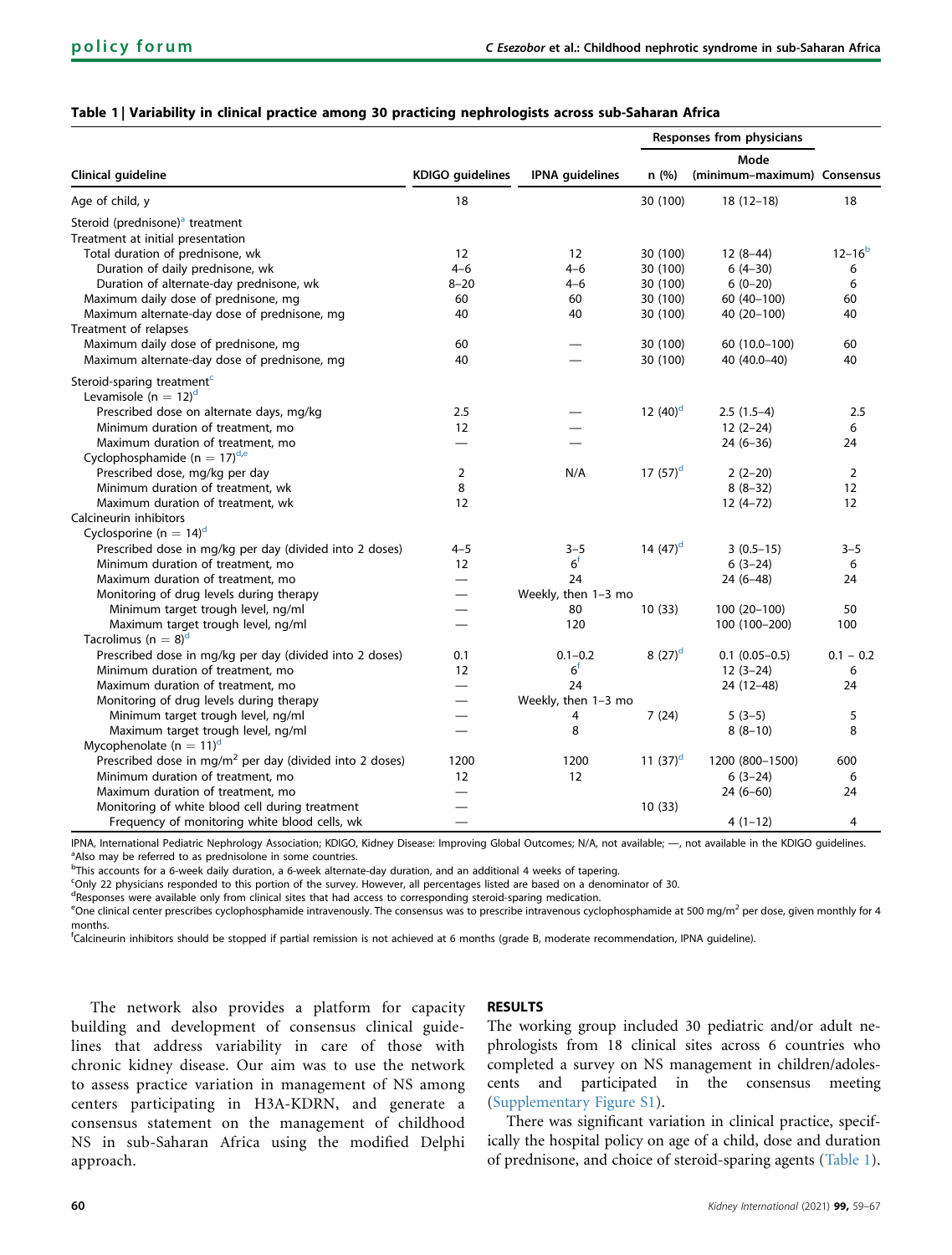| <b>KDIGO</b>                                                                                                                                                              |                                                                                                                                                                                                                                                                                                                                  |                           | <b>IPNA</b>                                                                                                                     |                                                                                                                        | Consensus agreement                                                                                                                                                                                                                                                                                                                                                                                                                                                                                                                   |  |
|---------------------------------------------------------------------------------------------------------------------------------------------------------------------------|----------------------------------------------------------------------------------------------------------------------------------------------------------------------------------------------------------------------------------------------------------------------------------------------------------------------------------|---------------------------|---------------------------------------------------------------------------------------------------------------------------------|------------------------------------------------------------------------------------------------------------------------|---------------------------------------------------------------------------------------------------------------------------------------------------------------------------------------------------------------------------------------------------------------------------------------------------------------------------------------------------------------------------------------------------------------------------------------------------------------------------------------------------------------------------------------|--|
| Definitions of nephrotic syndrome in children<br>Relapse: uPCR $\geq$ 2000 mg/g ( $\geq$ 200 mg/mmol)<br>or $\geq$ 3+ protein on urine dipstick for<br>3 consecutive days |                                                                                                                                                                                                                                                                                                                                  | protein for 3<br>mg/mmol) | Relapse: urine dipstick $\geq 3+$<br>consecutive days or<br>uPCR ≥2000 mg/g (≥200                                               | Relapse: $\geq$ 2+ proteinuria for 3 consecutive days on an<br>early morning urine or $\geq$ 2+ proteinuria with edema |                                                                                                                                                                                                                                                                                                                                                                                                                                                                                                                                       |  |
| 3 consecutive days                                                                                                                                                        | Remission: $\mu$ PCR < 200 mg/g (< 20 mg/mmol)<br>or $<$ 1+ of protein on urine dipstick for                                                                                                                                                                                                                                     |                           | Remission: uPCR <200 mg/g<br>$\left( < 20 \right)$ mg/mmol)<br>or $<$ 1+ of protein on urine<br>dipstick for 3 consecutive days | Remission: trace/negative for at least 3 consecutive days<br>on urine dipstick only                                    |                                                                                                                                                                                                                                                                                                                                                                                                                                                                                                                                       |  |
| KDIGO guideline<br>number                                                                                                                                                 | KDIGO recommendation statement                                                                                                                                                                                                                                                                                                   |                           | <b>IPNA</b> guidelines                                                                                                          |                                                                                                                        | Summary of the consensus agreement                                                                                                                                                                                                                                                                                                                                                                                                                                                                                                    |  |
| 3.1.1                                                                                                                                                                     | We recommend that corticosteroid therapy Prednisone therapy for 10-12 wk<br>(prednisone or prednisolone) be given for<br>at least 12 wk (1B)                                                                                                                                                                                     |                           |                                                                                                                                 |                                                                                                                        | We agreed on the total duration of<br>prednisone therapy for up to 16 wk to<br>account for tapering of steroids, similar to<br>KDIGO guidelines                                                                                                                                                                                                                                                                                                                                                                                       |  |
| 3.1.1.1                                                                                                                                                                   | We recommend that oral prednisone be<br>administered as a single daily dose (1B)<br>starting at 60 mg/m <sup>2</sup> per day or 2 mg/kg<br>per day to a maximum of 60 mg/d (1D)                                                                                                                                                  |                           | The initial treatment of children with<br>idiopathic NS usually comprises oral<br>per day (maximum, 60 mg/d)                    |                                                                                                                        | We agreed that oral prednisone be<br>administered for the initial episode of NS<br>prednisone 60 mg/m <sup>2</sup> per day or 2 mg/kg as a single daily dose at 60 mg/m <sup>2</sup> per day,<br>up to a maximum of 60 mg                                                                                                                                                                                                                                                                                                             |  |
| 3.1.1.2                                                                                                                                                                   | We recommend that daily oral prednisone Oral prednisone is given for 4-6 wk<br>be given for 4-6 wk (1C) followed by<br>alternate-day medication as a single daily<br>dose starting at 40 mg/m <sup>2</sup> or 1.5 mg/kg<br>(maximum, 40 mg on alternate days) (1D)<br>and continued for 2-5 mo with tapering of<br>the dose (1B) |                           | followed by 40 mg/m <sup>2</sup> or 1.5 mg/kg per                                                                               |                                                                                                                        | We agreed on daily oral prednisone at 60<br>$mg/m2$ per day up to a maximum of 60 mg<br>dose on alternate days for another 4–6 wk as a single daily dose for 6 wk followed by<br>40 mg/m <sup>2</sup> prednisone as a single morning<br>dose on alternate days for another 6 wk<br>and thereafter tapered at the rate of 10<br>mg/m <sup>2</sup> per week to 5 mg on alternate days<br>The dose of the prednisone should be<br>discontinued once tapered down to 5 mg<br>on alternate days<br>Total duration of therapy will be 16 wk |  |
| 3.2.1.1                                                                                                                                                                   | We suggest that infrequent relapses of<br>SSNS in children be treated with a single-<br>daily dose of prednisone 60 mg/m <sup>2</sup> or 2<br>mg/kg (maximum, 60 mg/d) until the child<br>has been in complete remission for at least<br>3 days (2D)                                                                             |                           | N/A                                                                                                                             |                                                                                                                        | We agreed, consistent to KDIGO guidelines,<br>60 mg/m <sup>2</sup> (maximum, 60 mg/d) oral<br>prednisone for relapse daily until remission<br>(urine dipstick trace/negative for at least 3<br>consecutive days)                                                                                                                                                                                                                                                                                                                      |  |
| 3.2.2.1                                                                                                                                                                   | We suggest that relapses in children with N/A<br>FR or SD SSNS be treated with daily<br>prednisone until the child has been in<br>remission for at least 3 days, followed by<br>alternate-day prednisone for at least 3 mo<br>(2C)                                                                                               |                           |                                                                                                                                 |                                                                                                                        | We agreed for relapse to be treated with<br>oral prednisone 60 mg/m <sup>2</sup> (maximum, 60<br>mg/d) daily until remission (urine dipstick<br>trace/negative for at least 3 consecutive<br>days)<br>Once in remission, decrease prednisone to<br>40 mg/m <sup>2</sup> per day (maximum, 40 mg/d) on<br>alternate days for 1 wk, then taper by 10<br>$mg/m2$ per day per week to complete a<br>total of 4 wk<br>Similar to the initial course, all doses to be<br>rounded up to account for 5-mg tablets                             |  |
| 3.3.2                                                                                                                                                                     | We recommend that alkylating agents,<br>cyclophosphamide, or chlorambucil be<br>given as corticosteroid-sparing agents for<br>FR SSNS (1B)<br>We suggest alkylating agents,<br>cyclophosphamide, or chlorambucil be<br>given as corticosteroid-sparing agents for<br>SD SSNS (2C)                                                |                           | N/A                                                                                                                             |                                                                                                                        | We agreed to use levamisole as the first-<br>line steroid-sparing agent if available and<br>then cyclophosphamide                                                                                                                                                                                                                                                                                                                                                                                                                     |  |
| 3.4.1                                                                                                                                                                     | Indications for kidney biopsy in children<br>with SSNS are as follows (not graded): late protein/creatinine ratio in either first                                                                                                                                                                                                |                           | Quantification of proteinuria by urine                                                                                          |                                                                                                                        | Indications for kidney biopsy in children<br>with SSNS: late-onset steroid resistance;                                                                                                                                                                                                                                                                                                                                                                                                                                                |  |

# <span id="page-2-0"></span>Table 2 | Summary of the consensus agreement compared with the KDIGO glomerulonephritis and IPNA guidelines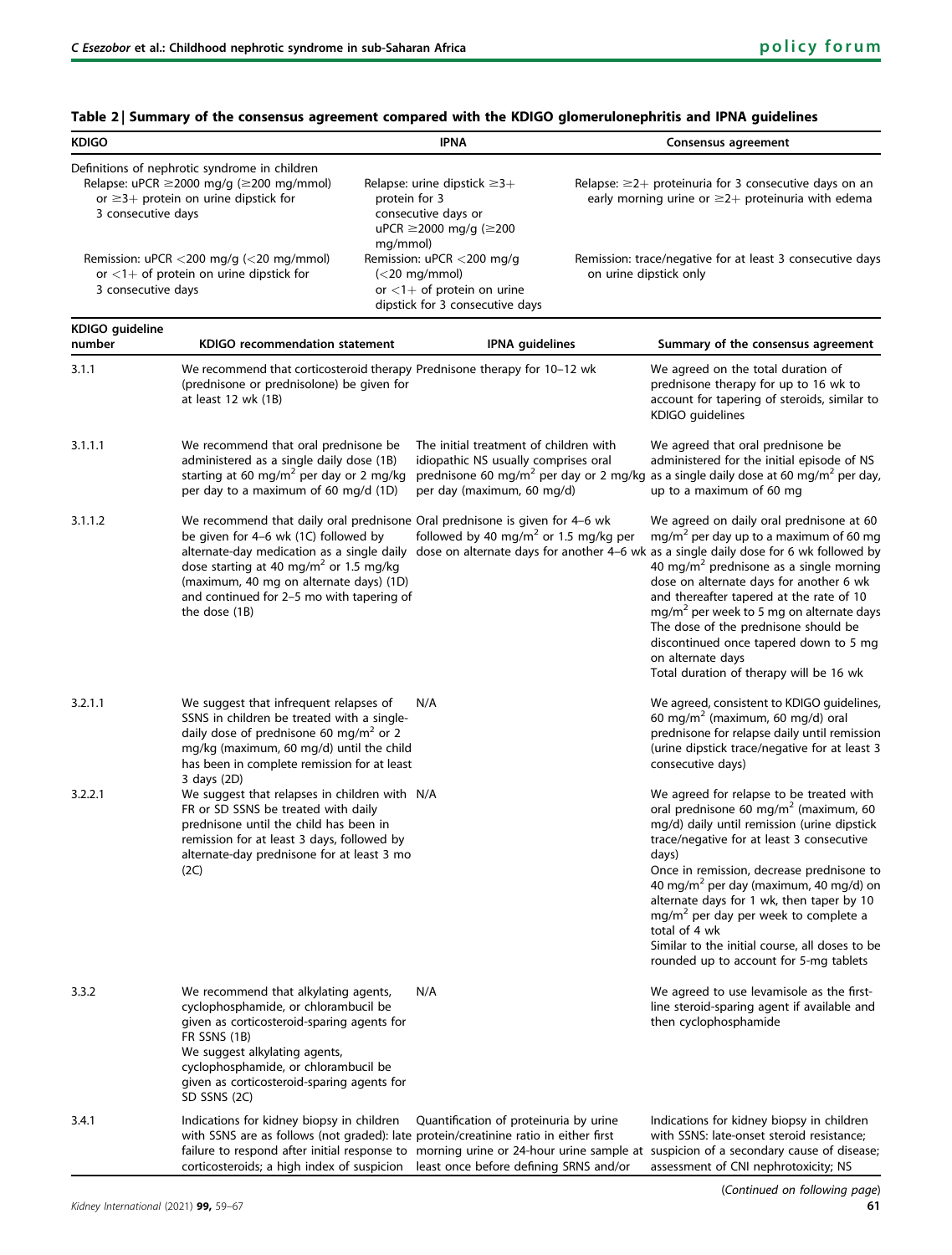| KDIGO guideline<br>number | <b>KDIGO recommendation statement</b>                                                                                                                                                                                                                                         | <b>IPNA</b> guidelines                                                                                                                                                                                                                                                                                                                                                                                                                                                                                    | Summary of the consensus agreement                                                                                                                                                                                                                                                                                                                                                                                                                                                                                                                                                   |
|---------------------------|-------------------------------------------------------------------------------------------------------------------------------------------------------------------------------------------------------------------------------------------------------------------------------|-----------------------------------------------------------------------------------------------------------------------------------------------------------------------------------------------------------------------------------------------------------------------------------------------------------------------------------------------------------------------------------------------------------------------------------------------------------------------------------------------------------|--------------------------------------------------------------------------------------------------------------------------------------------------------------------------------------------------------------------------------------------------------------------------------------------------------------------------------------------------------------------------------------------------------------------------------------------------------------------------------------------------------------------------------------------------------------------------------------|
|                           | for a different underlying pathology;<br>decreasing kidney function in children<br>receiving CNIs                                                                                                                                                                             | starting alternate immunosuppression<br>Use this baseline value for assessing<br>subsequent response (Grade A, strong<br>recommendation)                                                                                                                                                                                                                                                                                                                                                                  | diagnosis before the age of 1 year or older<br>than the age of 12 yr                                                                                                                                                                                                                                                                                                                                                                                                                                                                                                                 |
| 4.1.1                     | We suggest a minimum of 8 wk of<br>treatment with corticosteroids to define<br>steroid resistance (2D)                                                                                                                                                                        | Lack of complete remission within 4 wk of We agreed to define steroid resistance as<br>treatment with prednisone at standard<br>dose<br>If no remission is achieved by 6 wk, the<br>diagnosis of SRNS is confirmed                                                                                                                                                                                                                                                                                        | lack of response to daily prednisone after 8<br>wk of therapy consistent with definition in<br>KDIGO guidelines                                                                                                                                                                                                                                                                                                                                                                                                                                                                      |
| 4.1.2                     | The following are required to evaluate the A renal biopsy in all children diagnosed<br>child with SRNS (not graded): a diagnostic with SRNS, except in known infection or<br>kidney biopsy; evaluation of kidney<br>function by GFR or eGFR; quantitation of<br>urine protein | malignancy-associated secondary disease<br>or syndromic cases or genetic causes of<br>SRNS (grade A, strong recommendation)<br>recommendation) as soon as possible,<br>ideally within the 2-wk confirmation period measurement to estimate GFR;<br>In low-resource countries where genetic<br>and/or histopathology assessment is not<br>available, immediate immunosuppressive<br>treatment with CNI may be started<br>If CNIs are not available, intravenous or oral<br>cyclophosphamide may be started | We agreed to evaluate the child with SRNS<br>with the following: percutaneous kidney<br>biopsy to ascertain histopathology and<br>or potentially in patients with familial and/ guide treatment (the light microscopy with<br>special immunohistochemistry stains if<br>immunofluorescence and electron<br>Genetic testing results (grade B, moderate microscopy are not available); evaluation of<br>kidney function with serum creatinine<br>quantification of uPCR instead of the 24-<br>hour urine collection<br>Prescribe CNI if biopsy not readily available<br>in the country |
| 4.2.1.1                   | a partial or complete remission of<br>proteinuria is not achieved (2C)                                                                                                                                                                                                        | for a minimum of 6 mo and then stopped if of 6 mo to determine the response to CNIs a minimum of 6 mo to assess response<br>(grade B, weak recommendation)<br>We recommend that CNIs should be<br>stopped if partial remission is not achieved<br>at 6 mo (grade B, moderate<br>recommendation)                                                                                                                                                                                                           | We suggest that CNI therapy be continued We suggest a minimum treatment period We agreed to use CNI therapy for SRNS for                                                                                                                                                                                                                                                                                                                                                                                                                                                             |
| 4.2.1.2                   | We suggest CNIs are continued for a<br>remission is achieved by 6 mo (2C)                                                                                                                                                                                                     | If complete remission is achieved, CNI<br>minimum of 12 mo when at least a partial dosages should be reduced to the lowest when at least partial response is achieved<br>dosage required to maintain remission<br>We also suggest considering<br>discontinuation of CNIs after 12-24 mo in<br>these patients to reduce the risk of<br>nephrotoxicity (grade C, weak<br>recommendation)                                                                                                                    | We agreed CNI be continued for up to 2 yr<br>by 6 mo                                                                                                                                                                                                                                                                                                                                                                                                                                                                                                                                 |

# Table 2 | (Continued) Summary of the consensus agreement compared with the KDIGO glomerulonephritis and IPNA guidelines

CNI, calcineurin inhibitor; eGFR, estimated glomerular filtration rate; FR, frequently relapsing; IPNA, International Pediatric Nephrology Association; KDIGO, Kidney Disease: Improving Global Outcomes; N/A, not available; NS, nephrotic syndrome; SD, steroid-dependent; SRNS, steroid-resistant nephrotic syndrome; SSNS, steroid-sensitive nephrotic syndrome; uPCR, urine protein to creatinine ratio.

Most nephrologists were managing children/adolescents using the Kidney Disease: Improving Global Outcomes Guideline (KDIGO) for Glomerulonephritis. Adult nephrologists used adult guidelines for adolescents.<sup>[4](#page-8-7)</sup> We agreed that the consensus statement would be applicable in the management of children younger than age 18 years.

# Modification of KDIGO definitions/guidelines

The KDIGO recommendation statements on steroidsensitive and steroid-resistant NS and the agreed upon modifications for low- to middle-income African countries also were compared with the recently published International Pediatric Nephrology Association guidelines [\(Table 2](#page-2-0)). $^{13}$  $^{13}$  $^{13}$ 

Initial treatment for steroid-sensitive NS. The duration of the initial prednisone treatment varied considerably, although most nephrologists followed the recommended duration of 6 weeks daily and 6 weeks alternate-day corticosteroid as a single daily dose ([Figure 1a](#page-4-0)). The majority of nephrologists used 2 mg/kg or 60 mg/m<sup>2</sup> per day to a maximum of 60 mg. When switching to alternate-day dosing, the majority chose 1.5 mg/kg or 40 mg/m<sup>2</sup> per day, to a maximum daily dose of 40 mg (per day) ([Table 1](#page-1-0)).

We agreed to manage the initial episode of NS with oral prednisone at 60 mg/m<sup>2</sup> per day (maximum, 60 mg) as a single daily dose for 6 weeks, followed by 40 mg/m<sup>2</sup> (maximum, 40 mg) prednisone as a single morning dose on alternate days for another 6 weeks. Prednisone thereafter should be tapered at a rate of 10 mg/m<sup>2</sup> per week to 5 mg on alternate days (total cumulative dose, 3595 mg/m<sup>2</sup> for a total of 16 weeks). Because the lowest dose available is 5-mg tablets, not suspension, we recommended that all doses be rounded to up to 5 mg accordingly, and, if at the lowest dose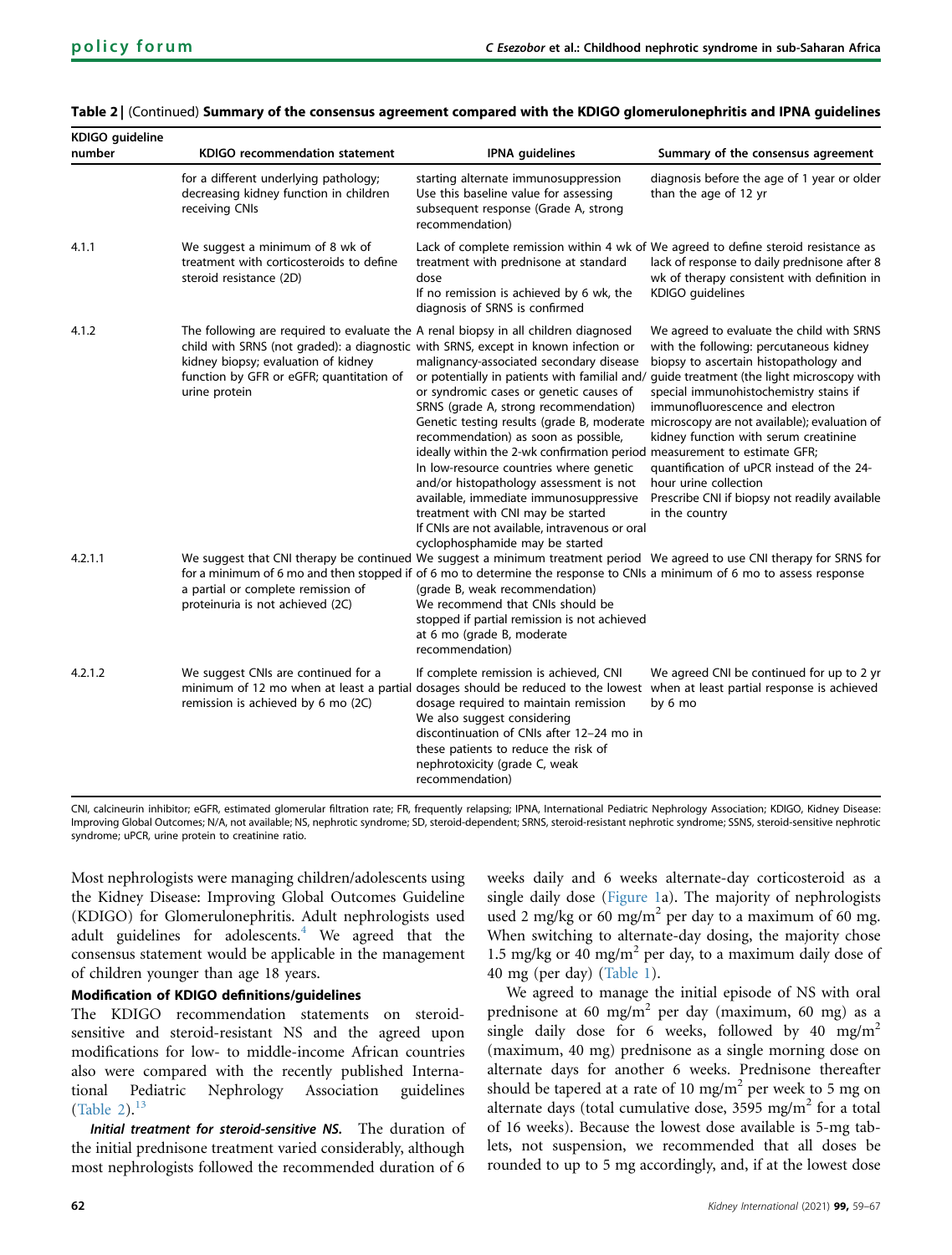<span id="page-4-0"></span>

Figure 1 | Bubble plots show the responses from the survey based on the type of therapy used in nephrotic syndrome by the duration of use, and the size of the bubble represents the number of responses. (a) Initial prednisone treatment for steroid-sensitive nephrotic syndrome; (b-d) treatment with steroid-sparing medications.

of 5 mg, maintain it until the end of the 16th week (different from KDIGO, in which further tapering is specified). $4$ 

Treatment of relapses. Variations in practice also were noted for treatment of relapses [\(Table 1\)](#page-1-0). Recommended treatment for relapses should include oral prednisone 60 mg/ m<sup>2</sup> (maximum, 60 mg/d) daily until remission. Once in remission, we recommend decreasing to 40 mg/m<sup>2</sup> per day (maximum, 40 mg [per day]) on alternate days for 1 week, and then taper by 10 mg/m<sup>2</sup> per day per week to complete a total of 4 weeks of treatment.

For frequently relapsing (FR)/steroid-dependent (SD) steroid-sensitive nephrotic syndrome, approximately 90% of respondents use maintenance alternate-day prednisone for at least 3 months, with most choosing the lowest dose to maintain remission. In line with current KDIGO guidelines, and similar to the protocol described earlier, we recommend prednisone to treat relapses for up to 3 months at the recommended relapse dosing.

We agreed to not prescribe prophylactic prednisone for relapse prevention in children with FR/SDNS already on low-

dose, alternate-day during episodes of malaria, however, we agreed to use it for upper respiratory infections pending results of clinical trials.

Use of steroid-sparing agents in FRNS and SDNS. Choice of steroid-sparing agent, drug route, and dose varied across the continent, and within each country, as described in [Tables 1](#page-1-0) and [3](#page-5-0) and shown in [Figures 1b](#page-4-0)–d and [2](#page-7-1)a. Steroid-sparing agents should be initiated once the patient is in remission, using either an alkylating agent (cyclophosphamide, chlorambucil), levamisole, calcineurin inhibitors (cyclosporine, tacrolimus), mycophenolate mofetil, or rituximab, based on availability.

The availability of levamisole varies across the continent. If available, it is affordable in resource-constrained regions and in packages of three 40-mg tablets. Doses range from 1.5 to 4 mg/kg, with the most commonly prescribed dose of 2.5 mg/ kg on alternate days ([Figures 1](#page-4-0)b and [2](#page-7-1)a). Mild to moderate reversible neutropenia requires monthly monitoring of white blood cell count. Cost effectiveness, proven efficacy, and a favorable safety profile supports its use as a steroid-sparing agent and led the consensus panel to consider levamisole as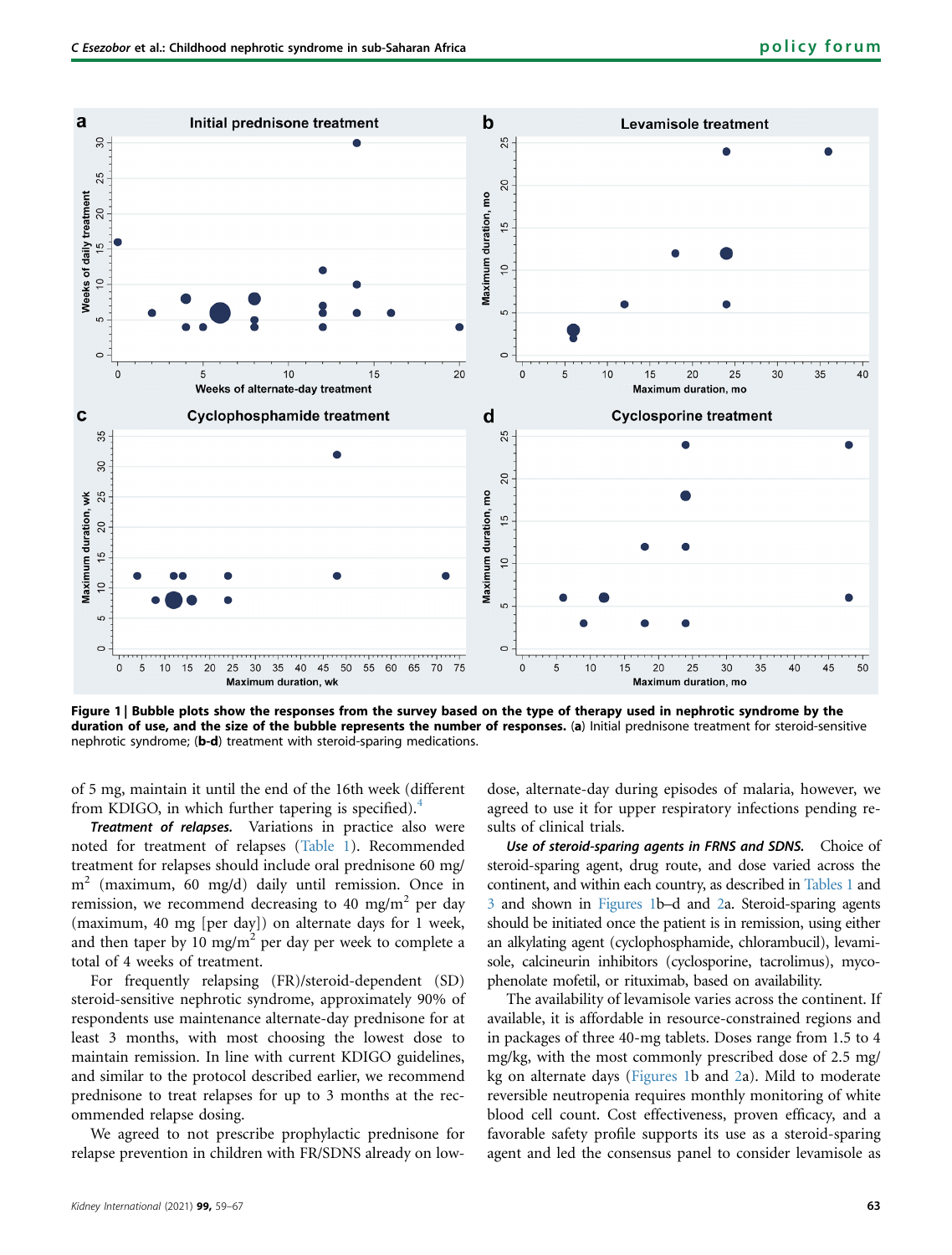|                                             | Used to                                    | Used to                          |                                                                   |                              | Cost (USD)/tablet                                                                       |                          |                          |                          |                          |                                  |                                             |  |
|---------------------------------------------|--------------------------------------------|----------------------------------|-------------------------------------------------------------------|------------------------------|-----------------------------------------------------------------------------------------|--------------------------|--------------------------|--------------------------|--------------------------|----------------------------------|---------------------------------------------|--|
| <b>Medication</b>                           | treat FRNS <sup>a</sup> /<br><b>SDNS</b> b | treat<br><b>SRNS<sup>c</sup></b> | Medication type/<br>formulation <sup>d</sup>                      |                              | Cameroone Ghanaf Nigeria <sup>g</sup> Africah Tanzania <sup>i</sup> Uganda <sup>j</sup> |                          |                          | South                    |                          |                                  | Average monthly<br>cost, USD <sup>j,k</sup> |  |
| Steroids<br>(Prednisone/<br>Prednisolone)   | مما                                        | مما                              |                                                                   | Generic<br>5-mg tablets      | 0.3                                                                                     | 0.02                     | 0.01                     | 0.01                     | 0.03                     | 0.013                            | $15.79 \pm 28.68$                           |  |
| Levamisole <sup>m</sup>                     | مما                                        |                                  | Generic<br>50-mg tablets                                          |                              |                                                                                         |                          | 0.09                     |                          |                          | 0.135                            | $1.39 \pm 0.39$                             |  |
|                                             |                                            |                                  |                                                                   | Brand name<br>50-mg tablets  |                                                                                         |                          | 0.16                     |                          | 0.01                     |                                  | $1.05 \pm 1.31$                             |  |
| Cyclophosphamide <sup>n</sup>               | مما                                        |                                  | Generic<br>25-mg capsules<br>Brand name<br>50-mg capsules/tablets |                              | $\overline{\phantom{0}}$                                                                |                          |                          |                          |                          |                                  |                                             |  |
|                                             |                                            |                                  |                                                                   |                              | 0.38                                                                                    | 0.31                     | 0.25                     | 0.265                    | 0.50                     | 0.41                             | $6.98 \pm 1.89$                             |  |
|                                             |                                            |                                  | IV                                                                | 500 mg<br>/vial              | $\qquad \qquad \longleftarrow$                                                          | 2.20                     | 3.00                     | 5.50                     | —                        | 2.80                             | $2.32 \pm 1.00$                             |  |
|                                             |                                            |                                  |                                                                   | 1 g/vial                     | $\overline{\phantom{0}}$                                                                | 4.00                     | 4.80                     | 8.00                     | 4.60                     | 4.20                             | $1.76 \pm 0.56$                             |  |
| Cyclosporine <sup>o</sup>                   | مما                                        | مما                              | Generic<br>50 mg                                                  |                              |                                                                                         |                          | 0.83                     | $\overline{\phantom{m}}$ | 1.30                     | 1.40                             | 58.24 $\pm$ 15.06                           |  |
|                                             |                                            |                                  | Brand name                                                        | $25-mg$<br>tablets           | $\overline{\phantom{0}}$                                                                | $\overline{\phantom{0}}$ | 1.84                     | 0.252                    | 1.75                     | 0.69                             | $140.21 \pm 97.26$                          |  |
|                                             |                                            |                                  |                                                                   | 50-mg<br>tablets             | $\overline{\phantom{0}}$                                                                | 1.56                     |                          |                          | 2.60                     |                                  | $102.96 \pm 36.40$                          |  |
|                                             |                                            |                                  |                                                                   | 100-mg<br>tablets            | —                                                                                       | —                        | 7.32                     |                          | 2.60                     | 2.00                             | $98.34 \pm 72.12$                           |  |
| Tacrolimus <sup>p</sup>                     | مما                                        | مما                              | Generic                                                           | $0.5$ -mq<br>tablets         | $\overline{\phantom{0}}$                                                                |                          | 1.30                     |                          |                          | 0.55                             | 183.15 ± 105.00                             |  |
|                                             |                                            |                                  |                                                                   | 1-mg tablets                 |                                                                                         | 2.00                     | 1.72                     |                          | $\overline{\phantom{0}}$ | 0.88                             | 151.80 ± 57.70                              |  |
|                                             |                                            |                                  |                                                                   | 3-mg tablets                 | $\overline{\phantom{0}}$                                                                | 9.38                     | $\overline{\phantom{0}}$ |                          | -                        | —                                | 309.54                                      |  |
|                                             |                                            |                                  |                                                                   | 5-mg tablets                 |                                                                                         | 10.00                    | $\overline{\phantom{0}}$ |                          | $\overline{\phantom{0}}$ | $\overline{\phantom{0}}$         | 198.00                                      |  |
|                                             |                                            |                                  | Brand name                                                        | $0.5 - mq$<br>tablets        |                                                                                         | —                        |                          | 0.56                     | 2.60                     | 0.67                             | $252.78 \pm 227.18$                         |  |
|                                             |                                            |                                  |                                                                   | 1-mg tablets<br>5-mg tablets | $\qquad \qquad \longleftarrow$<br>$\overline{\phantom{0}}$                              | $\overline{\phantom{0}}$ | 3.45                     | 2.20                     | 2.60<br>3.30             | 0.93<br>$\overline{\phantom{0}}$ | 227.20 ± 103.82<br>65.34                    |  |
| Mycophenolate<br>Mofetil (MMF) <sup>q</sup> | مما                                        |                                  | Generic                                                           | 250-mg<br>tablets            |                                                                                         | 0.354                    |                          |                          |                          |                                  | 17.51                                       |  |
|                                             |                                            |                                  |                                                                   | 500-mg<br>tablets            | —                                                                                       | 0.416                    | 2.70                     | 0.29                     | $\overline{\phantom{0}}$ | 1.20                             | $28.48 \pm 27.40$                           |  |
|                                             |                                            |                                  | <b>Brand name</b>                                                 | 250-mg<br>tablets            | —                                                                                       |                          |                          | 0.167                    |                          |                                  | 8.26                                        |  |
|                                             |                                            |                                  |                                                                   | 500-mg<br>tablets            |                                                                                         | 1.875                    | 13.50                    |                          | 2.40                     | 1.33                             | $118.13 \pm 144.24$                         |  |

# <span id="page-5-0"></span>Table 3 | Steroid and steroid-sparing agent cost for treatment of nephrotic syndrome in children

FRNS, frequently relapsing nephrotic syndrome; IV, intravenously; SDNS, steroid-dependent nephrotic syndrome: SRNS, steroid-resistant nephrotic syndrome.

<span id="page-5-1"></span><sup>a</sup>Defined as 2 or more relapses within the first 6 months of diagnosis or 4 or more relapses within any 12-month period.

<span id="page-5-2"></span> $b$ Defined as 2 or more relapses during the steroid taper or 1 relapse within 14 days of steroid cessation.

<span id="page-5-3"></span> $C$ Defined as no response to steroids within 8 weeks of treatment.

<span id="page-5-4"></span><sup>d</sup>Multiple medications have different brand names available by country and source of medication; individual names for all countries were not provided. Brand names listed are from Uganda (Prednisolone: Kam Predisol, Kampala Pharmaceuticals Industries 1996 Limited, Kampala, Uganda; Levamisole: Argotrax [Ergamisole], Agog Pharma Ltd, India; Cyclophosphamide: Cytoxan, Baxter Healthcare Corporation, Germany; Cyclosporine: Capimune, Mylan, UK; Neoral, Novartis Pharma Services Inc, Germany; Tacrolimus: Advagraf and Prograf, Astellas Pharma, UK; Mycophenolate Mofetil: Mofilet [Mofetil], Emcure Pharmaceuticals Ltd, India; Cellcept, Roche Pharma, Germany; and Nigeria [Prednisolone: specific brand available; Levamisole: Argotrax, Agog Pharma Ltd, India; Levamisole: Retrax [not mentioned in the manuscript] manufactured by Reals Group located in Lagos, Nigeria; Cyclophosphamide: other brands not mentioned in the manuscript available; Cyclosporine: Neoral, Novartis, Switzerland; Tacrolimus: Prograf, Astellas, Tokyo, Japan; Mycophenolate Mofetil: Teva, Petah Tikva and New Jersey, USA, and Israel; Cellcept, Roche, Basel, Switzerland).

<span id="page-5-7"></span><sup>e</sup>1 USD is approximately 565 XAF (Central African Franc).

<span id="page-5-8"></span><sup>f</sup>1 USD is approximately 4.80 GH¢ (Ghanaian Cedi).

<span id="page-5-9"></span><sup>9</sup>1 USD is approximately 360  $\frac{1}{2}$  (Naira).

<span id="page-5-10"></span>h<sub>1</sub> USD is approximately 15 R (South African Rand).

<span id="page-5-11"></span><sup>i</sup>1 USD is approximately 2285 TZS (Tanzanian Shilling).

<span id="page-5-5"></span><sup>j</sup>1 USD is approximately 3650 UGX (Uganda Shilling).

<span id="page-5-6"></span>k<br>Average monthly cost was calculated based on a 4-year-old boy at the 50th percentile for height (103 cm) and weight (16.5 kg) based on World Health Organization guideline growth curves with an estimated surface area of 0.687 m<sup>2</sup>.<br>Pouter arak docat 60 mg/m<sup>2</sup> par day (maximum daily docs

<span id="page-5-12"></span><sup>1</sup>Route: oral; dose: 60 mg/m<sup>2</sup> per day (maximum daily dose, 60 mg) until remission for 3 days, then 40 mg/m<sup>2</sup> per day (maximum daily dose, 40 mg/d), alternate days for 1 week, then taper by 10 mg/m<sup>2</sup> per day per week; **duration:** minimum, 3 days (immediate remission) + 4 weeks, maximum, number of days it takes to achieve remission + 4 weeks; monthly cost was calculated based on a full dose daily for 30 days.

<span id="page-5-13"></span>mRoute: oral; dose: 2.5 mg/kg alternate days; duration: 6 months to determine effectiveness, if effective, 2 years.

<span id="page-5-14"></span> $\hbox{"Route: oral; dose: 2 mg/kg}$  per day; duration: 3 months; OR route: i.v.; dose: 500 mg/m<sup>2</sup> per month; duration: 4 months.

<span id="page-5-17"></span><span id="page-5-16"></span><span id="page-5-15"></span><sup>o</sup>Route: oral; dose: 3 to 5 mg/kg per day divided twice daily; duration: 6 months to assess response, up to 2 years; monthly cost was calculated based on 5 mg/kg per day. PRoute: oral; dose: 0.1 to 0.2 mg/kg per day divided twice daily; duration: 6 months to assess response, up to 2 years; monthly cost was calculated based on 0.2 mg/kg per day. <sup>q</sup>Route: oral; dose: 600 mg/m<sup>2</sup> per dose twice daily; duration: 6 months to determine effectiveness, if effective, 2 years.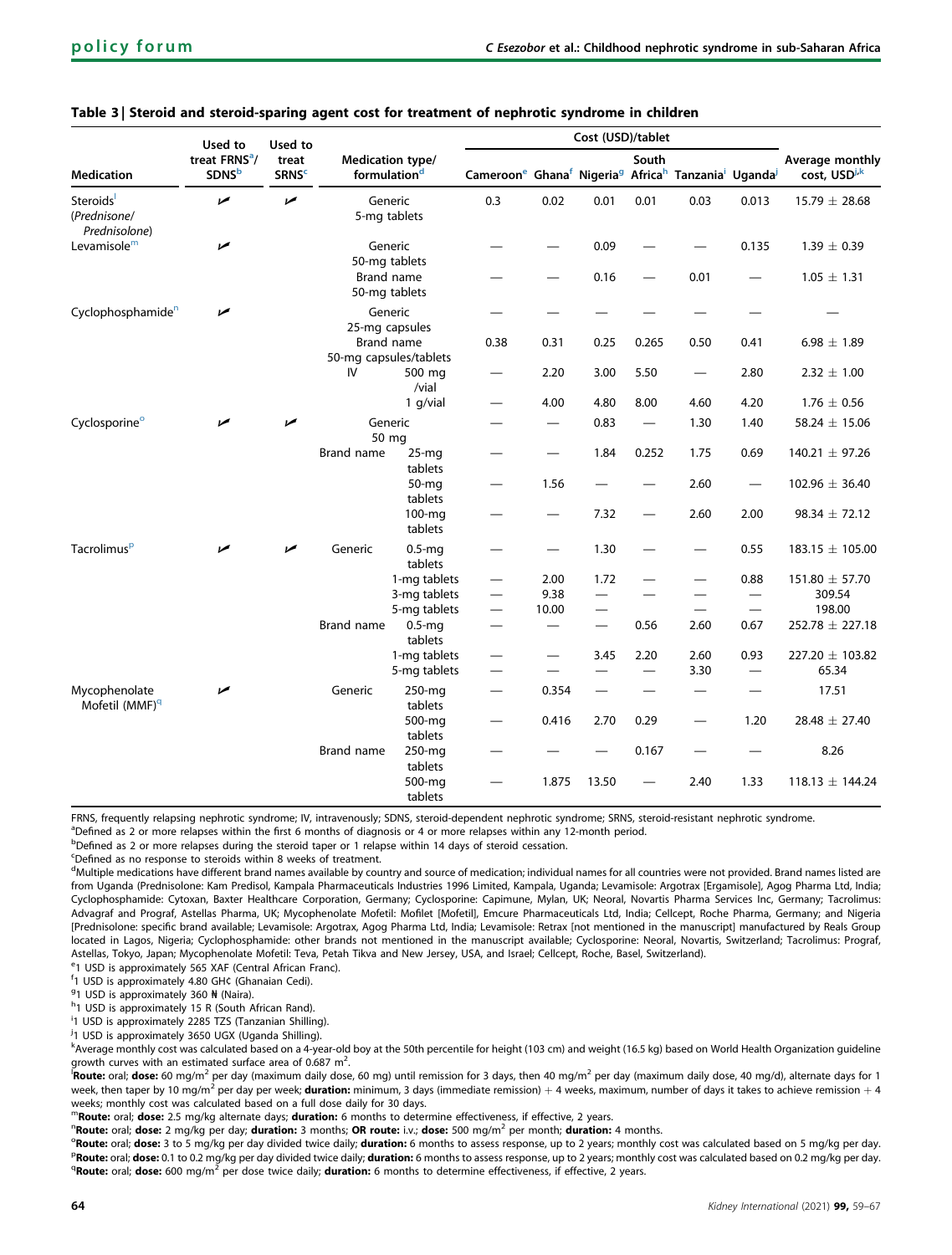the first-line, steroid-sparing agent if available.<sup>[3](#page-8-11)</sup> Children should be prescribed levamisole for at least 6 months to determine its effectiveness, and use for up to 24 months if effective, allowing for repeated courses.

Cyclophosphamide is efficacious in sustaining a remission or reducing relapse frequency when given for 8 to 12 weeks. $3,6$  $3,6$ It typically is used at 2 mg/kg per day. Four sites in Uganda, Tanzania, Nigeria, and Ghana use intravenous cyclophosphamide at 10 to 20 mg/kg per dose (maximum, 750 mg), owing to hospital funding. Among 17 nephrologists who prescribe cyclophosphamide, only 3 prescribe it after inducing remission with prednisone. White blood cell count is monitored by all centers, on average, every 4 weeks (range,  $1-12$  wk).

By consensus, cyclophosphamide is the preferred option for treatment of FR/SDNS if levamisole is not available. The route of administration depends on access and cost. Intravenous cyclophosphamide is an alternative if availability, cost, or adherence to treatment precludes the use of an oral formulation. We agreed to oral cyclophosphamide for a maximum of 12 weeks (total cumulative dose, 168 mg/kg) or intravenous cyclophosphamide 500 mg/m<sup>2</sup> per dose given monthly for a maximum of 4 months [\(Figure 1c](#page-4-0)). We suggest close monitoring, with complete blood counts within 2 weeks of therapy, and every 4 weeks thereafter. For intravenous cyclophosphamide, we recommend complete blood counts within 1 to 2 weeks of therapy, and before each infusion. We do not recommend repeated courses of cyclophosphamide.

Cyclosporine is prescribed at a median of 3 mg/kg per dose twice daily, however, the duration of treatment varies [\(Figure 1d](#page-4-0)). Only 11 of 19 sites perform a kidney biopsy before starting cyclosporine and only South Africa conducts surveillance biopsies. Drug monitoring is available in only 3 countries. If measured, target trough levels of cyclosporine varied from 20 to 100 ng/ml. Although generic tacrolimus is available, availability across the continent remains limited.

The working group chose cyclosporine as the calcineurin inhibitor of choice, and recommend its use for a minimum of 6 months to assess response, for up to 24 months with monthly serum creatinine measurements, and, if possible, cyclosporine 12-hour trough level monitoring targeting 50 to 100 ng/ml. Relapses after discontinuation of cyclosporine may occur, therefore, if possible, we recommend a kidney biopsy before reinitiating cyclosporine, to assess for nephrotoxicity.

The working group agreed to use mycophenolate mofetil when other steroid-sparing agents have failed. We agreed to use 600 mg/m<sup>2</sup> per dose twice a day with a minimum trial of 6 months to determine responsiveness and continue for up to 24 months of therapy. Repeated courses with mycophenolate mofetil can be used. We agreed to monthly monitoring of white blood count.

Use of immunosuppressive agents in steroid-resistant nephrotic syndrome. Consistent with KDIGO guidelines, steroid resistance was reported as the lack of response to treatment after 8 weeks of therapy by 40% of participants [\(Figure 2](#page-7-1)b).

The duration of the calcineurin inhibitor varied considerably from 3 months to as long as 48 months, and in some centers in combination with low-dose prednisone. If children relapsed while on therapy, prednisone often was used to induce remission. Some centers still use cyclophosphamide owing to low cost and availability, despite contrary evidence.<sup>[6](#page-8-3)</sup> The working group agreed that the drug of choice for steroidresistant nephrotic syndrome (SRNS) is a calcineurin inhibitor, with a similar dosing regimen and duration for FRNS, but not cyclophosphamide.

Kidney biopsies are performed in children with steroid resistance in most centers. Nine centers outsource pathology review to countries within and outside of Africa. All centers agreed that a biopsy should be performed in children with SRNS, even though not routinely accessible.<sup>[4](#page-8-7)</sup> Treatment of SRNS should be guided by biopsy findings based on light, immunofluorescent, and electron microscopy, however, the working group agreed that light microscopy with special immunohistochemistry stains may be used if immunofluorescence and electron microscopy are unavailable ([Table 2\)](#page-2-0). Kidney biopsy reports should include the extent of glomerulosclerosis and interstitial fibrosis.

# **DISCUSSION**

International guidelines apply evidence-based medicine to clinical practice with the goal of improved patient outcomes, however, there are region-specific limitations and lowresource–setting issues that need to be considered.

Significant variations in all aspects of clinical practice exist in management of childhood NS among African nephrologists, both between and within participating African countries. The main differences were order of choice for steroid-sparing agents for the treatment of SRNS, and use of intravenous cyclophosphamide for the treatment of FR/SDNS because of financial constraints. Some aspects of care did not align with best available evidence because approximately 40% of nephrologists prescribed cyclophosphamide for SRNS despite well-documented evidence of ineffectiveness in the treatment of SRNS. This practice is driven mainly by cost and availability, key factors in decision making.<sup>3</sup> Designation of the child's age for care by a pediatric nephrologist is based on the health care system and can greatly affect the initial steroid management. Recent randomized clinical trials and systematic reviews do not support a longer initial prednisone course, however, African children were not included in these trials [\(Supplementary Tables S1](#page-8-9) and [S2\)](#page-8-9).

For the treatment of the initial episode of NS, consensus was in agreement with the International Pediatric Nephrology Association guidelines for the dose and duration of steroids. The consensus to define steroid resistance as a lack of response to daily prednisone after 8 weeks was based on the possible issues of adherence or access to medications in Africa. This definition does vary from the new International Pediatric Nephrology Association Guidelines on SRNS, which recommends confirming SRNS if no remission is achieved by 6 weeks. $^{13}$ 

Variations in the duration of steroid therapy before diagnosis of SRNS may explain the wide range of steroid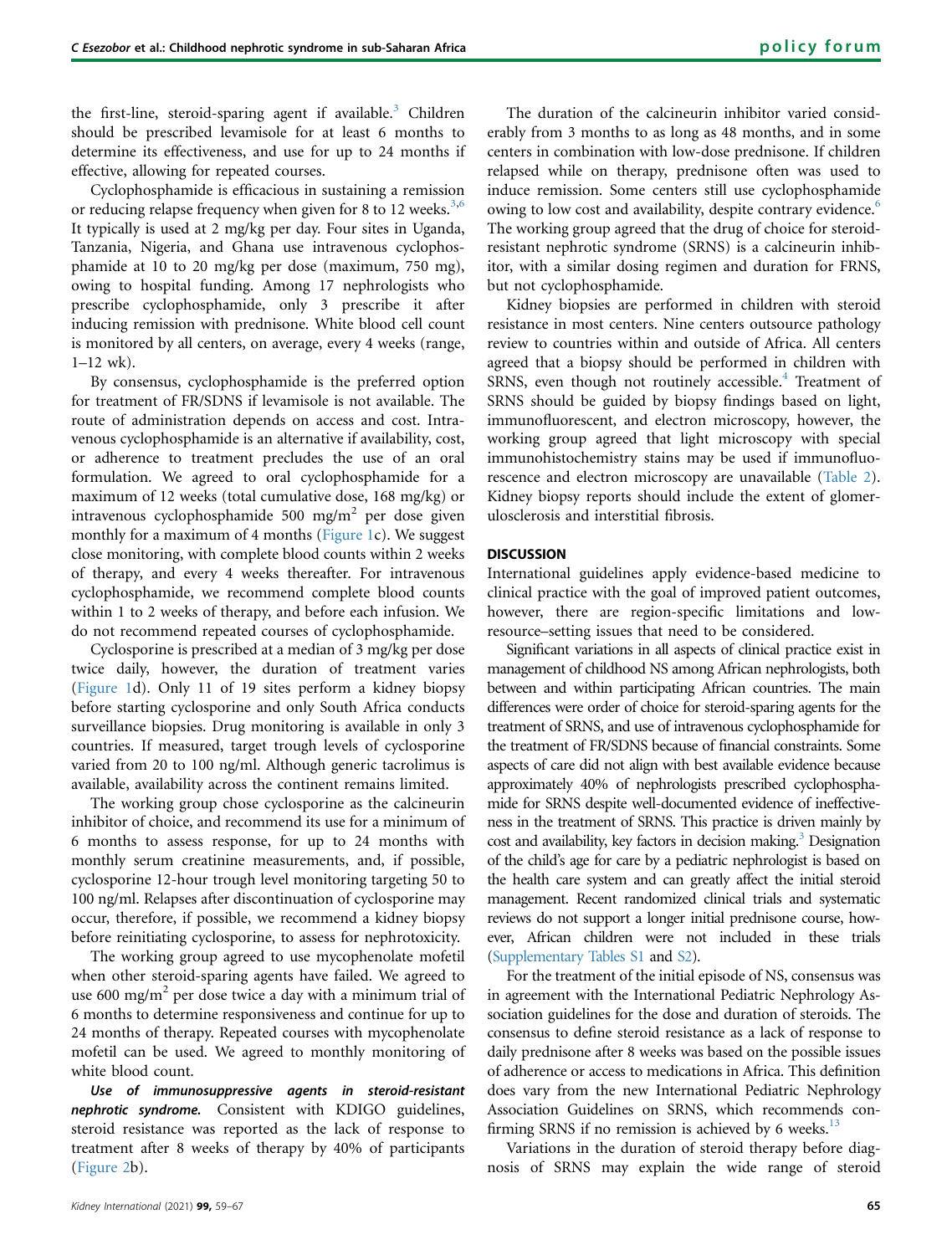<span id="page-7-1"></span>

Figure 2 | (a) Steroid-sparing agents in order of most commonly used to least commonly used are cyclophosphamide, levamisole, calcineurin inhibitors, MMF, and chlorambucil. Cyclophosphamide is used in the majority of centers. Chlorambucil is not available in Uganda, Tanzania, Ghana, or Cameroon, it is used primarily in South Africa and in a few clinical sites in Nigeria. Levamisole is not available in Ghana or Cameroon, and is used more routinely in Nigeria, Tanzania, and Uganda. Cyclosporine is the most commonly used calcineurin inhibitor (CNI). MMF is available only in Uganda, Tanzania, Nigeria, and South Africa. (b) African nephrologists used varying definitions for steroid resistance, ranging from 4 to 52 weeks of nonresponse to prednisone, with a median of 8 weeks. IQR, interquartile range.

resistance rates reported within and across countries in Africa.7[–](#page-8-12)<sup>9</sup> Absence of consensus in NS management makes it difficult to study meta-data on the natural history of NS in African children. The consensus meeting also provided a venue for practicing African nephrologists to be engaged in the process, promoting ownership and collaboration, which may improve acceptance and adherence to the guidelines, while improving clinical practice and care for African children. We also included adult nephrologists who manage adolescents as young as 12 years old depending on the region and country.

Adaptability of international protocols to meet local needs, especially in sub-Saharan Africa where health resources are limited and most people pay out of pocket, cannot be overemphasized. Access to steroid-sparing agents, specifically generic formulations, is important. There is no consistency among African countries in purchasing medications en bloc because health insurance is almost nonexistent. With the high cost of medications and drug monitoring, most families are unable to afford or sustain these drugs. Lack of facilities and personnel for processing and interpretation of kidney biopsies is a major impediment throughout Africa, and needs to be addressed.

Consensus agreement on the management of NS for sub-Saharan Africa will greatly enhance the adoption of treatment guidelines and may be generalizable to other low-resource regions. The Ibadan consensus guideline on NS will improve the quality of care of children with standardized definitions, pragmatic approaches to dosing and tapering, and a unified consensus on the use, order, and dose of steroidsparing agents.

#### **METHODS**

We addressed all the KDIGO guidelines for childhood NS for steroid-sensitive nephrotic syndrome in children (chapter 3 of the KDIGO guidelines), and steroid-resistant nephrotic syndrome in children (chapter 4 of the KDIGO guidelines).<sup>[14](#page-8-13)</sup> We did not address nephrotic syndrome in adults.

We invited all the H3A-KDRN participating physicians to complete a short survey regarding current clinical management of NS in both children and adolescents. All potential participants were contacted by email to complete a 10-minute survey. The practicing nephrologists completed the survey to determine variability in practice patterns and the definitions used. Some completed the survey as an individual or on behalf of the center because of their common group practice. The survey was sent to 50 nephrologists from 6 countries and 30 completed the survey. Because children older than the age of 12 to 18 often are managed by adult nephrologists, we also included 4 adult nephrologists and 6 combined adult and pediatric nephrologists. We had a 60% response rate for the survey, however, with some nephrologists reporting on behalf of the center, the overall response was 95% across 19 participating centers. The consensus meeting occurred in Ibadan, Nigeria, during the H3A-KDRN 2018 Annual Investigator and Research Team Meeting in January 2018. Each survey question was discussed until consensus was reached. Participants were given equal opportunity to speak and explain their selected responses. In addition, we included 3 faculty who provided the evidence for each guideline statement and reviewed current practice. We used the modified Delphi approach, with repeated rounds of questions and prioritization of statements, to reach consensus on management of NS. An independent senior nephrologist moderated the consensus meeting and if there was no consensus reached, a vote with a simple majority was conducted.

#### <span id="page-7-0"></span>APPENDIX

# List of the Human Hereditary and Health in Africa–Kidney Disease Research Network (H3A-KDRN) members

Cameroon: Gloria Ashuntantang and Guemkam Georgette; Ghana: Dwamoa Adu, Victoria May Adabayeri, Vincent Boima, Charlotte Osafo, Elliot Koranteng Tannor, Perditer Okyere, Sampson Antwi, and Jacob Plange-Rhule; Nigeria: Manmak Mamven, Samuel Ajayi, Emmanuel Anigilaje, Ogochukwu Okoye, Ofejiro Okperi, Okiroro Ighosewe, Ifeoma Ulasi, Uzoamaka Muoneke, Odutola Odetunde, Henrietta U. Okafor, Babatunde Salako, Adebowale Ademola, Kemi Amodu, Yemi Raji,